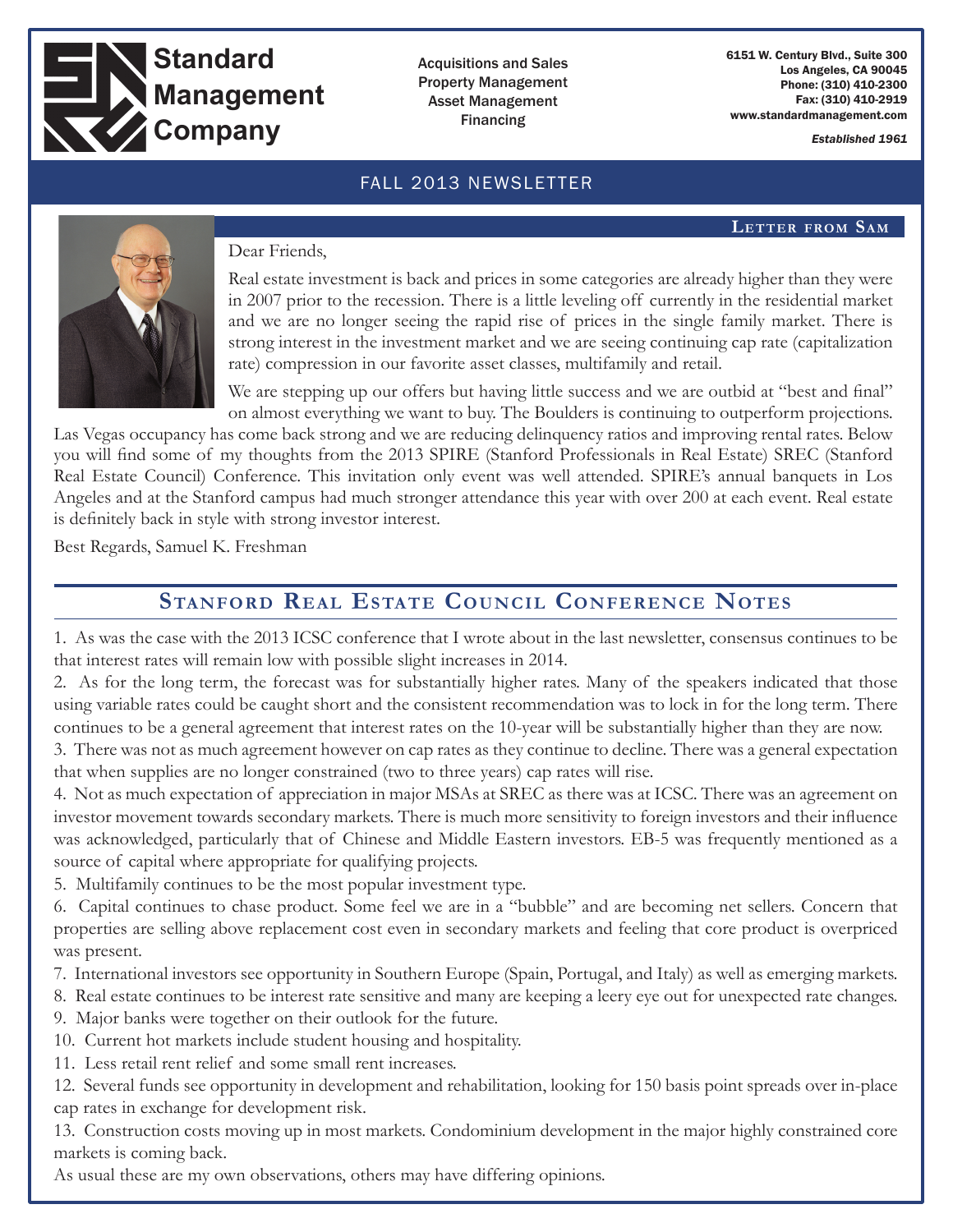#### Page 2

### **Why Things Turn Out Differently Than Expected**

#### **Summer is Over but SMC is Still HOT!**

In the spring newsletter we noted that things do not always go as planned and included a list of books to help you get the results you want. Here is part two.

- 1. *Spousonomics: Using Economics to Master Love, Marriage, and Dirty Dishes* by Paula Szuchman & Jenny Anderson
- 2. *What You Can Change . . . and What You Can't\*: The Complete Guide to Successful Self-Improvement* by Martin E. Seligman
- 3. *The Signal and the Noise: Why So Many Predictions Fail but Some Don't* by Nate Silver
- 4. *The Next Decade: Where We've Been . . . and Where We're Going* by George Friedman
- 5. *The (Honest) Truth about Dishonesty: How We Lie to Everyone - Especially Ourselves* by Dan Ariely

### **Top and Bottom September Rent Growth Markets**

Occupancy has improved and rents have trended up in many rental markets. Dallas-based Axiometrics released a report in September detailing year over year increases in the top and bottom 10 markets for rent growth. We were pleased that the location of The Boulders, Reno, Nevada made the list of top 10 rent growth markets, coming in at the 10 spot with year over year growth of 6.49% in September. Standard has implemented upgrades at The Boulders since its January acquisition including brushed nickel hardware for doors and interior fixtures, wood laminate flooring, upgrading cabinets and countertops, exterior paint, and garage door replacement with other improvements on the way.



*The Boulders, Reno, Nevada*

# **Why You Should Read Business Books**

Here is an incredible fact. People who read business books tend to make more money than those who do not, with people who read at least seven business books per year earning over 2.3 times more than those that read just one. One possible explanation is that people who read business books are exposed to a constant flow of new information, ideas, and strategies they can use to help their careers, their teams, and their companies. Helping your business to grow is a great way to be successful and to safeguard your career at the same time.

#### **Speaking Engagements**

**If your organization is interested in having a speaker on any aspect of real estate please contact Cindy Anderson at (310) 410-2300 ext. 306.** November 14, 2013 SPIRE Hall of Fame Induction Banquet The Art of Negotiating - Luxe Hotel, Brentwood January 21, 2014

Standard Management Company's national residential portfolio consists of 1,620 apartments and 374 mobile home sites with assets ranging from Beverly Hills, California to Lancaster, Ohio. Currently our portfolio is 94.9% occupied and 96.9% leased. So how did we do it?

Tenants, tenants, tenants. The locations of our assets are important and we only buy in good neighborhoods. With well-situated assets Standard Management Company then focuses on resident retention. Retention has increased by training our staff to provide top-notch service to our tenants. For instance, work orders are now being completed within a few hours if possible and tenant issues are being addressed the same day with a same-day solution where we can provide one. A follow-up call is made within five to seven business days to ensure service met the tenant's needs and resolved the issue in a satisfactory manner. Every tenant receives a phone call from staff two to three months prior to their lease expiration inviting them to discuss their tenancy, allowing our staff to hone in on the important issues to that tenant and address them before lease expiration.

This has increased tenant retention dramatically, saving money on turnovers, unit downtime, and leasing commissions, and it has also led to increased collections. In October at Bay Breeze, 224 units in Henderson, Nevada, rent collection was 100% with no move-outs, no evictions, no skips, and zero notices to vacate.

#### **Standard Management Company Loan Program**

Standard Management Company provides loans on properties secured by first trust deeds. These loans have been producing approximately 7% to 9% returns for investors. Several loan requests are currently being processed:

1. Quick close on single family home lots and commercial land in the California central valley. The purchase price is \$6.6 million and Standard's loan is \$4.29 million.

2. \$6 million loan for a southern California hotel repositioning to a seasoned hotel operator. The loan is  $\sim 60\%$  LTV.

3. \$10 million loan to close a large shopping center in the Midwest on short notice. Borrower is purchasing the property for \$14 million, an extreme discount to replacement cost and has a proven leasing track record. Total project cost is \$18 million.

4. \$6.2 million acquisiton loan on a California Bay Area parking structure with a \$9.7 million purchase price.

5. \$5 million loan on an \$11 million home purchase in Beverly Hills, California.

Standard offers loans from \$1 million to \$50 million; up to 65% LTC; 7.5% to 9.75%; 1 to 5 year term; recourse.

If you need a loan give us a call! (310) 410-2300 xt 322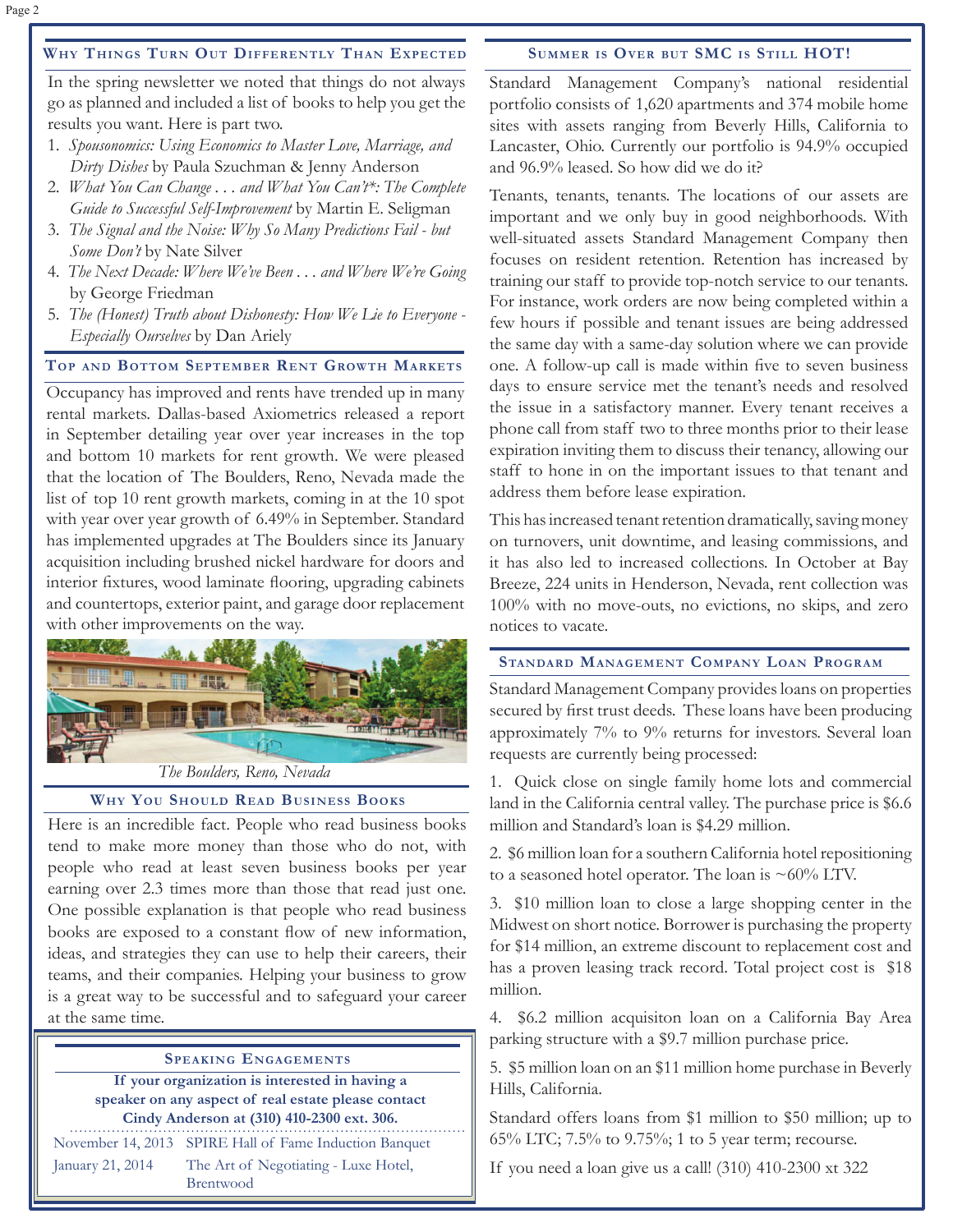# **How to Raise the Equity Capital Required for Real Estate Investment**

1. How much equity is required? Some projects are initially funded entirely with equity.

2. How much equity can you provide? Investors ask, "How much skin are you going to have in the game?"

3. If your resources are insufficient to provide between 5% and 20% of the equity, partner with someone who can so you can say the sponsor has skin in the game. In large projects the sponsor bringing 5% of the total equity may be sufficient. In small projects (under \$1,000,000 of equity), as much as 20% may be required.

4. Prepare an extensive list of your contacts whether you feel they may be an investor. Those you expect to invest often will decline for personal reasons such as divorce, moving out of town, business reversals, etc. Those you think would not be interested often end up being your best investors. One of my largest investors is someone I hesitated to approach for five years feeling they would not be interested. His personal accountant asked why I had never come to him before, so I approached him. Because he held me in high regard he made a \$1,000,000 equity investment.

5. Meet potential investors one on one rather than in groups. In a group meeting of investors, when one person has a concern about a particular item other investors may pick up the same concern when they did not have that concern before. Determine what each investor's objectives and motivations are and direct each presentation to satify that investor.

6. Have available a list of references and an appropriate track record. Your offering circular should talk about specifics in terms of the current going in financial results and projections for a minimum of 10 years.

7. Have control over the project before soliciting funds. A general inquiry may be made to potentially interested parties, but do not to cry wolf. Only present transactions you have a high degree of closing and preferably have under contract.

8. Influencers are good investor prospects themselves and also because of their ability to convince clients and friends.

9. Sources of investors include accountants, insurance brokers, business managers, financial advisors, your list of contacts, personal friends, and organizations which you belong to such as your church, club, professional group, etc.

10. The best geographic locations for investors are where you are located or where the property is located.

11. Always be prepared. Have a supply of offering circulars or a short summary in your car. Many do not read extensive offering circulars so your executive summary should be no more than five pages including one page of photographs.

12. Bring up the subject (whereever you are) in social settings that you are a real estate developer and that you are working on such and such projects. In meeting people ask them their profession and they will respond by asking you as well.

13. Keep in contact with your existing investors with frequent reports.

14. No one likes to be the first investor, therefore you should indicate you have a limited number of interests available.

15. Do not be afraid of meeting your prospective investors' financial advisors. Some of my investors have been advisors.

16. There are a number of chapters in "Principles of Real Estate Syndication" with further suggestions on how and where to find investors as well as how to structure the preference to the investors and the promote for the syndicator. The book is available from Amazon.com, book sellers, and eBook distributors.

# **Getting the Best Terms on a Commercial Loan**

1. Are you in a borrower's or lender's market? In a borrower's market interest rates are low, high leverage is available, and debt is more attractive than equity. In a lender's market, the reverse is true and a higher proportion of equity is required.

2. An application is not a commitment.

3. Most committments are conditional. Get all of the conditions with the application in order to negotiate them. Negotiating after commitment is often not possible. When the lender wants the loan they often fight for the borrower before the loan committee. After the committment is issued it is more difficult.

4. All appraisals and reports should be supplied to the borrower. Lenders will agree to that in the application. If the loan closes without having this in writing, then it becomes more difficult to get the lender to provide them. You want to have these documents post-closing because they are helpful.

5. Get all your modifications up front before signing the commitment.

6. Make sure you have explored all the alternatives and have a thorough understanding of the marketplace.

7. Determine whether an institution or private lender will be best for your project.

8. Compare equity returns versus loan rates to determine what the capital stack should look like and structure the deal to be attractive in the loan market (see item 1).

9. Determine the marginal cost of leverage. The rate on a 75% loan versus a 65% loan can result in paying 20% interest for an extra 10% of loan proceeds.

10. Check for alternatives to loans such as subsidies for affordable housing, vendor financing from contractors and others, tenant financing, naming rights, local development corporations, etc.